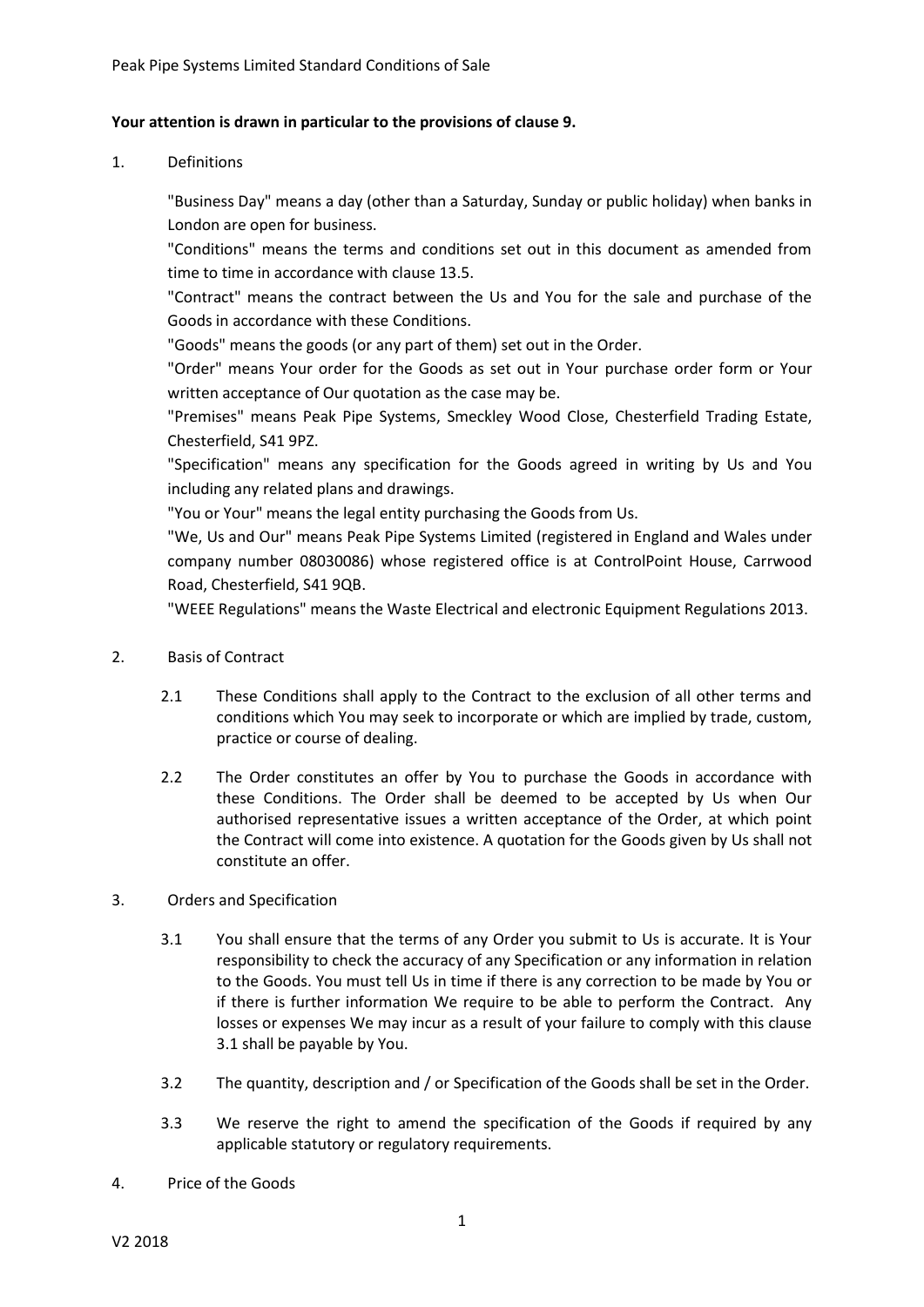- 4.1 The price of the Goods shall be the price set out in any quotation issued by Us, or, if no price is quoted, the price set out in Our published price list or export price list (as applicable) in force as at the date of delivery.
- 4.2 The price quoted to You for the Goods is valid for 30 days from the day the quote was given. Upon expiry of this 30 day quotation period We may alter the price without giving You notice.
- 4.3 We reserve the right to increase the price of the Goods by written notice at any time before we deliver the Goods to You to reflect any increase in costs to Us that is due to any factor beyond Our control (including but not limited to currency fluctuations, increases in taxes and duties or significant increases in the costs of labour and/or materials and other manufacturing costs).
- 4.4 We reserve the right to increase the price of the Goods where:
	- 4.4.1 You change the delivery dates, quantities or types of the Goods required, or the Specification; or
	- 4.4.2 Your instructions or failure to give Us adequate instructions or information causes Us delay.
- 4.5 Unless otherwise agreed in writing by Us or stated in Our quotation or in the relevant price list, all prices are quoted on the basis that You shall collect the Goods from Our Premises. If We agree to deliver the Goods to a site other than Our Premises We shall confirm this in writing and You shall be liable to pay our costs associated with such delivery which may include packaging, insurance and transportation costs.
- 4.6 The price of the Goods is exclusive of amounts in respect of VAT, which shall be additionally payable by You, unless otherwise specified.
- <span id="page-1-0"></span>5. Terms of Payment
	- 5.1 We may invoice you for the price of the Goods at any time after We have either delivered the Goods to you in accordance with clause [6.2,](#page-2-0) or have notified You that the Goods are available for collection by You in accordance with clause [6.1,](#page-2-1) even where You have failed to take possession of them.
	- 5.2 You must pay the invoice in full by cash or cleared funds by the due date and shall not make any deduction for any reason. Should You fail to pay any invoice to Us by the due date then all other invoices immediately become due and payable whether they are otherwise overdue or not.
	- 5.3 Our terms of payment are payment by:
		- 5.3.1 the 25th calendar day of the month following the month in which We delivered the Goods to You if You are paying by cheque;
		- 5.3.1 the last calendar day of the month following the month in which We delivered the Goods to You if You are paying by bacs transfer or cash; or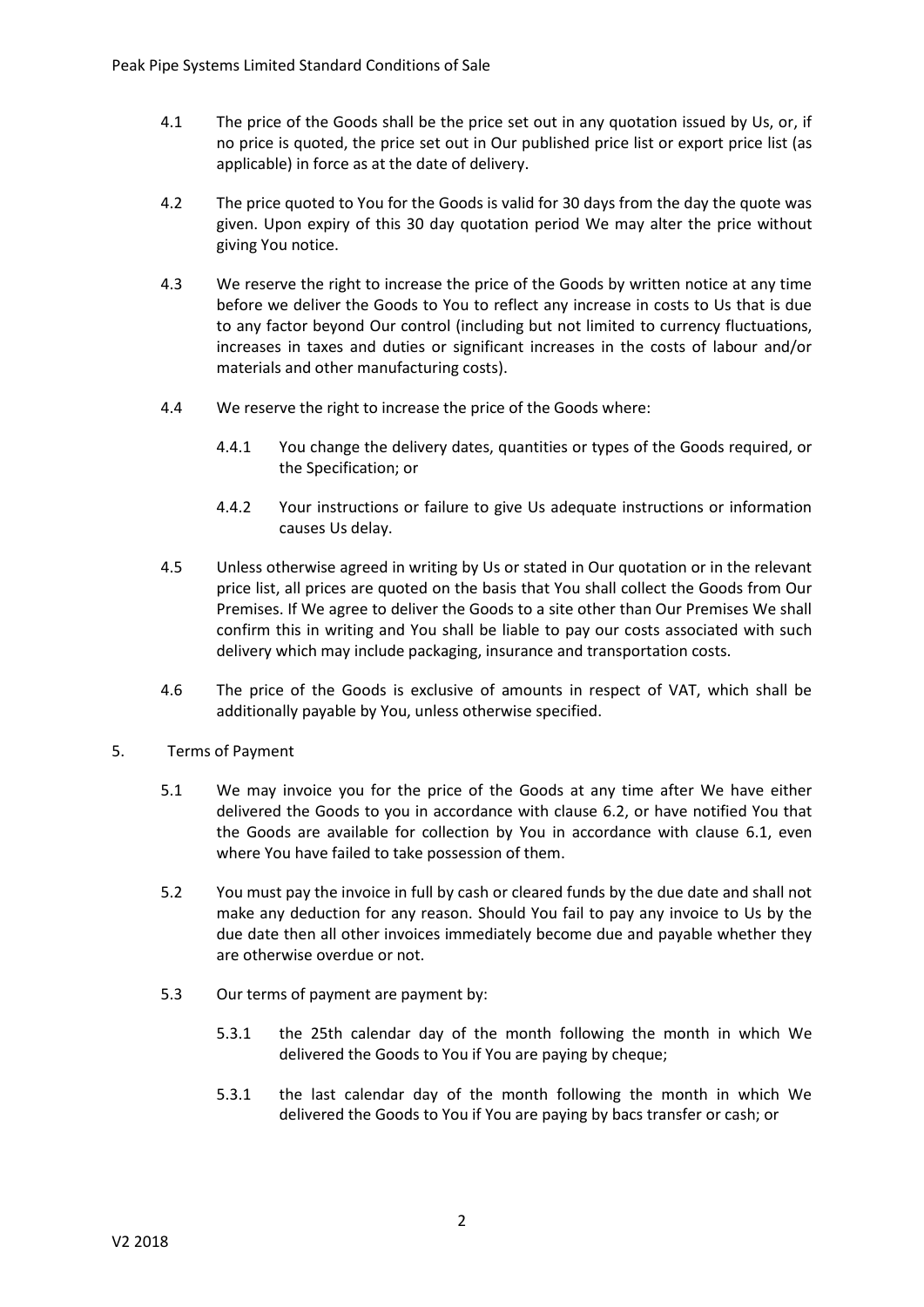- 5.3.3 the 60th calendar day following the end of the month in which We delivered the Goods to You if We have expressly agreed to this in Our acceptance of the Order and you are paying by bacs transfer.
- 5.4 If You fail to pay on or by the due date in full by cash or cleared funds, We have a number of rights and remedies, which include the right to terminate the Contract without liability to You and/or not to make any further delivery of the Goods to You.
- 5.5 We shall only issue You a receipt if you ask for one.
- 5.6 If You have more than one Order with us, and You are making payments under those Orders, We may allocate those payments against any of those orders We wish rather than how You allocate the payments.
- 5.7 Where payment is made by bacs transfer payment shall be made to the bank account nominated in writing by Us. Time of payment is of the essence.
- 5.8 If You fail to make payment due to Us under the Contract by the due date for payment, We may charge You interest on any unpaid sums at the rate of 8% per annum above the Bank of England's base rate from time to time or at such rate as may be specified under the late Payment of Commercial Debts (Interest) Act 1998 (as amended) if higher. Such interest shall accrue on a daily basis from the due date until actual payment of the overdue amount, whether before or after judgment.
- 5.9 We may extend credit to You at our absolute discretion. We will notify You of any changes to your credit limit and the terms upon which this credit is extended from time to time.
- 5.10 We reserve the right to decline Orders for Goods and / or suspend or withhold the delivery of Goods if this would result in You exceeding Your credit limit or the credit limit is already exceeded.

# <span id="page-2-1"></span>6. Delivery

- 6.1 Unless otherwise agreed in writing You shall collect the Goods from our Premises (or such other location as We may advise You prior to delivery) within 3 Business Days of Us notifying You that the Goods are available for collection. Delivery of the Goods shall be deemed to have been completed at 5.00pm on the third Business Day after the day on which we notify You that the Goods are ready for collection.
- <span id="page-2-0"></span>6.2 If We agree in writing to deliver the Goods to a site other than Our Premises, delivery shall be deemed to have occurred upon the arrival of the Goods at such site (even where You fail to take receipt).
- 6.3 Any date or time given to You by Us for delivery is a guide only and You shall not have the right to cancel the Contract if We deliver the Goods but do not deliver the Goods to You on the agreed date or time. We shall not pay You any compensation and You shall not have any remedy for late delivery and time of delivery shall not be of the essence.
- 6.4 We shall be entitled to deliver the Goods to You earlier than the date agreed if We give You reasonable notice.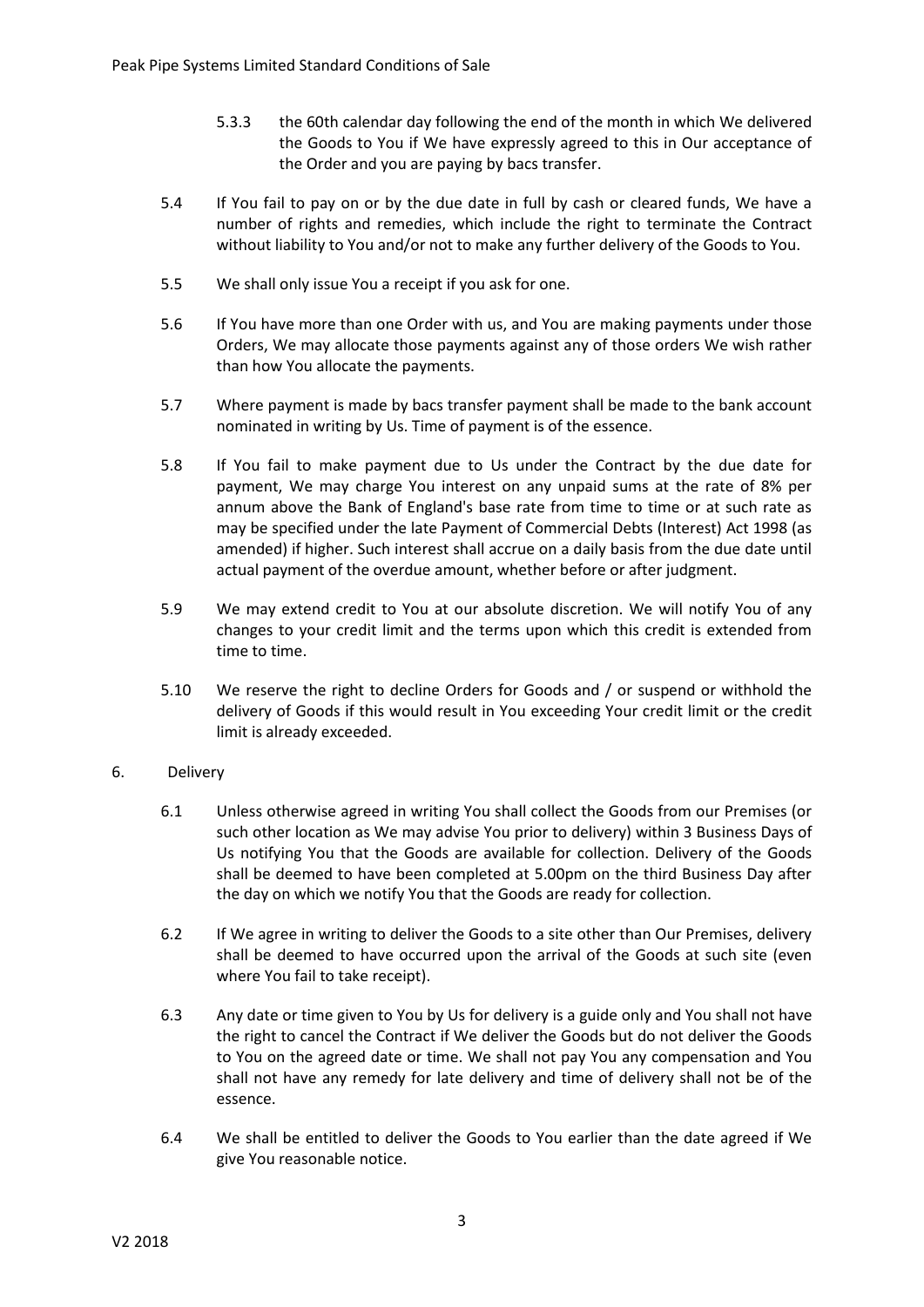- 6.5 You shall not be entitled to reject the Goods if We deliver up to and including 15% more or less than the quantity of Goods ordered, but a pro rata adjustment shall be made to the Order invoice on receipt of notice from You that the wrong quantity of Goods was delivered. If You do not want any excess Goods delivered then You shall make such excess available to Us for collection at your premises which We shall collect at Our convenience. Until such time as the excess Goods are collected they shall be stored at Your risk and expense.
- 6.6 We may deliver the Goods by instalments, and each instalment shall be invoiced and paid for separately. Each instalment shall be treated as a separate Contract. Any delay in delivery of or defect in an instalment shall not entitle You to cancel any other instalment.
- 6.7 We shall have no liability to You if We fail to deliver Goods to You due to reasons beyond Our reasonable control or to the extent that such failure is caused by Your failure to provide Us with adequate delivery instructions or other instructions that are relevant to the supply of the Goods.
- 6.8 If We fail to deliver Goods to You due to Our own fault, Our liability shall be limited to the difference between the cost of any replacement goods of similar description and quality purchased by You less the cost of the Goods, provided that You bought replacement goods from the cheapest available source and You provide us with written evidence of Your quotations and subsequent purchase.
- 6.9 If You fail to either collect the Goods within 3 Business Days of receiving notification from us that the Goods are ready for collection, accept the Goods upon delivery to the delivery destination specified by You, or give us adequate delivery instructions before the time for delivery of the Goods, then without prejudice to Our other rights and remedies We shall be entitled to:
	- 6.8.1 store the Goods until delivery takes place and You shall pay all of Our costs associated with the storage including insurance; or
	- 6.8.2 resell or otherwise dispose of part or all of the Goods and, after deducting reasonable storage and selling costs, account to You for any excess over the price of the Goods or charge You for any shortfall below the price of the Goods. You shall also pay interest as set out within these Conditions on the shortfall.
- 6.10 You shall be responsible for the transportation of any Goods requiring disposal by Us under the WEEE Regulations.
- <span id="page-3-0"></span>6.11 Upon receipt of the Goods from you in accordance with clause [6.11](#page-3-0) above, we shall dispose of the Goods in accordance with our obligations under the WEEE Regulations.
- 7. Risk and Property
	- 7.1 Risk in the Goods shall pass to you upon delivery.
	- 7.2 Subject to clause [7.4,](#page-4-0) title to the Goods shall pass to You when We receive payment in full in cleared funds for the Goods, and until such time the Goods shall belong to Us.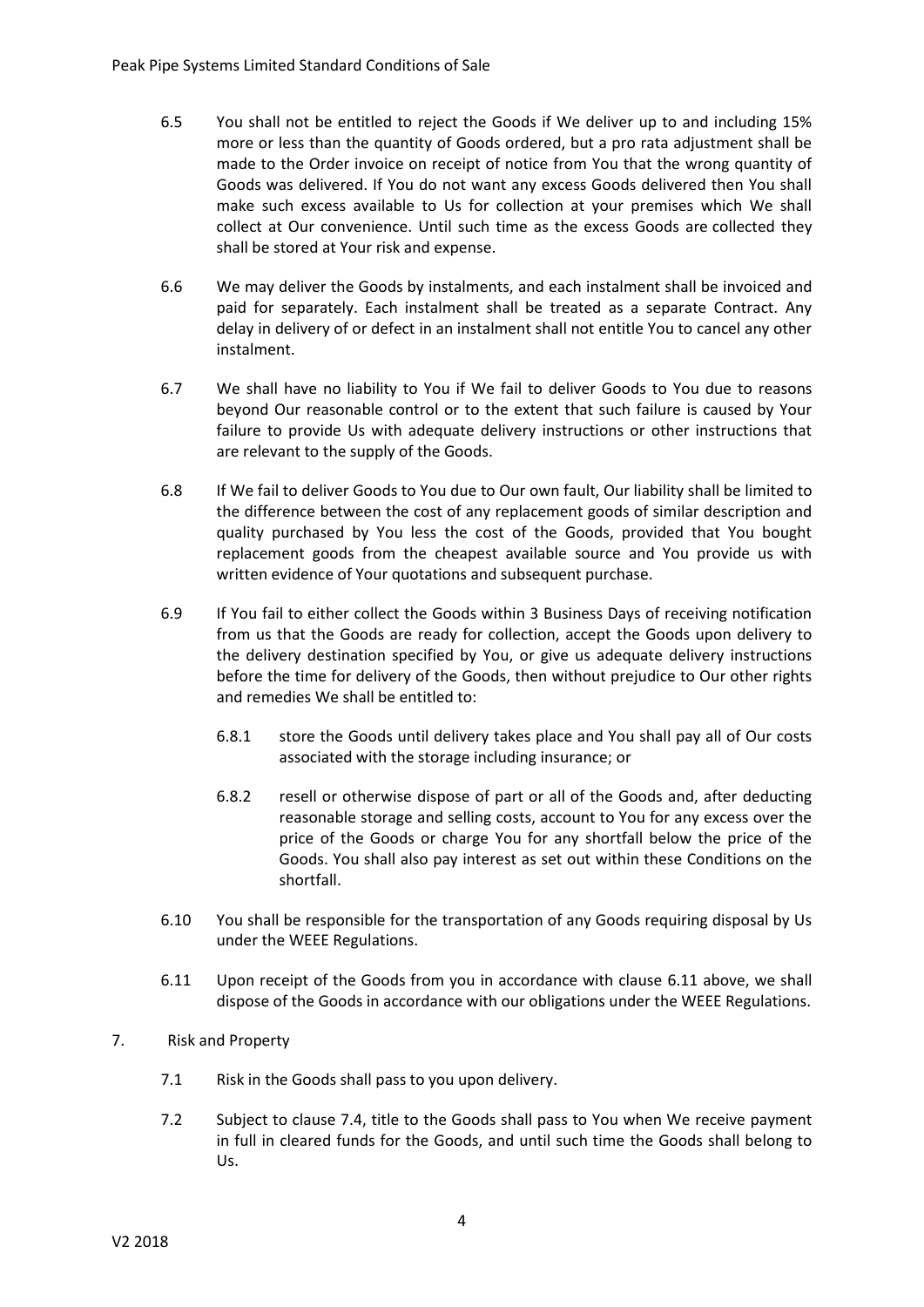- 7.3 Subject to clause [7.4,](#page-4-0) if You have ordered Goods and receive them in instalments, You shall not own any of the Goods until You have paid Us in full in accordance with clause [5](#page-1-0) for each instalment of the Goods.
- <span id="page-4-0"></span>7.4 You may resell the Goods through an arm's length transaction undertaken in the ordinary course of business (but not otherwise) before payment is made to Us, in which case title to the Goods shall pass to You immediately before the time at which such resale occurs.
- <span id="page-4-1"></span>7.5 Until title to the Goods has passed to You, the Goods shall be stored separately from any products or goods belonging to You or any third party and must be clearly marked and identified as being Our property. You agree that Our employees and/or agents shall be entitled to enter Your premises upon reasonable notice and during normal working hours to check compliance with this clause [7.5.](#page-4-1)
- 7.6 Until title in the Goods passes to You, You shall not use the Goods as any form of security for any indebtedness or otherwise encumber, pledge or charge the Goods.
- 7.7 If before title in the Goods has passed to You, You:
	- 7.6.1 fail to pay the price for the Goods in full by the due date for payment;
	- 7.6.2 become subject to any of the events listed in clause [12.1.2](#page-7-0) to [12.1.9;](#page-7-1) or
	- 7.6.3 seek to encumber, pledge or charge the Goods

or it appears to Us acting reasonably that You are about to do or suffer any of the above events, then, without prejudice to any of Our other rights and remedies, We may immediately terminate Your right to use or re-sell the Goods, and require You to return to Us all Goods which have not been re-sold or irrevocably incorporated into another product. If You fail to do so promptly, You agree that We may enter any premises whether Yours or a third party's to recover the Goods.

<span id="page-4-2"></span>7.8 Until legal title to the Goods has passed to you, you shall maintain the Goods in satisfactory condition and keep the Goods insured for the price at which they were sold to You against all normal risks, and shall account to Us for any proceeds of such policy of insurance upon receipt of the same. Any monies received from You by Us in accordance with this clause [7.8](#page-4-2) shall not discharge your liability to pay the price for the Goods or any other sums payable to Us in accordance with the Contract, but shall be set off against any such liability.

## <span id="page-4-3"></span>8. Warranties

- 8.1 We warrant that on delivery and for a period of 12 months from date of delivery the Goods shall conform in all material respects with their description and be free from material defects in design, material and workmanship.
- 8.2 Subject to clauses [8.3](#page-5-0) and [8.4,](#page-5-1) where the Goods do not comply with the warranties in clause [8.1](#page-4-3) We shall, at our option, either repair replace the Goods (in whole or in part) free of charge, or refund the price of the Goods or a proportionate part of the price. We shall have no other liability to You in respect of the Goods' failure to comply with these warranties.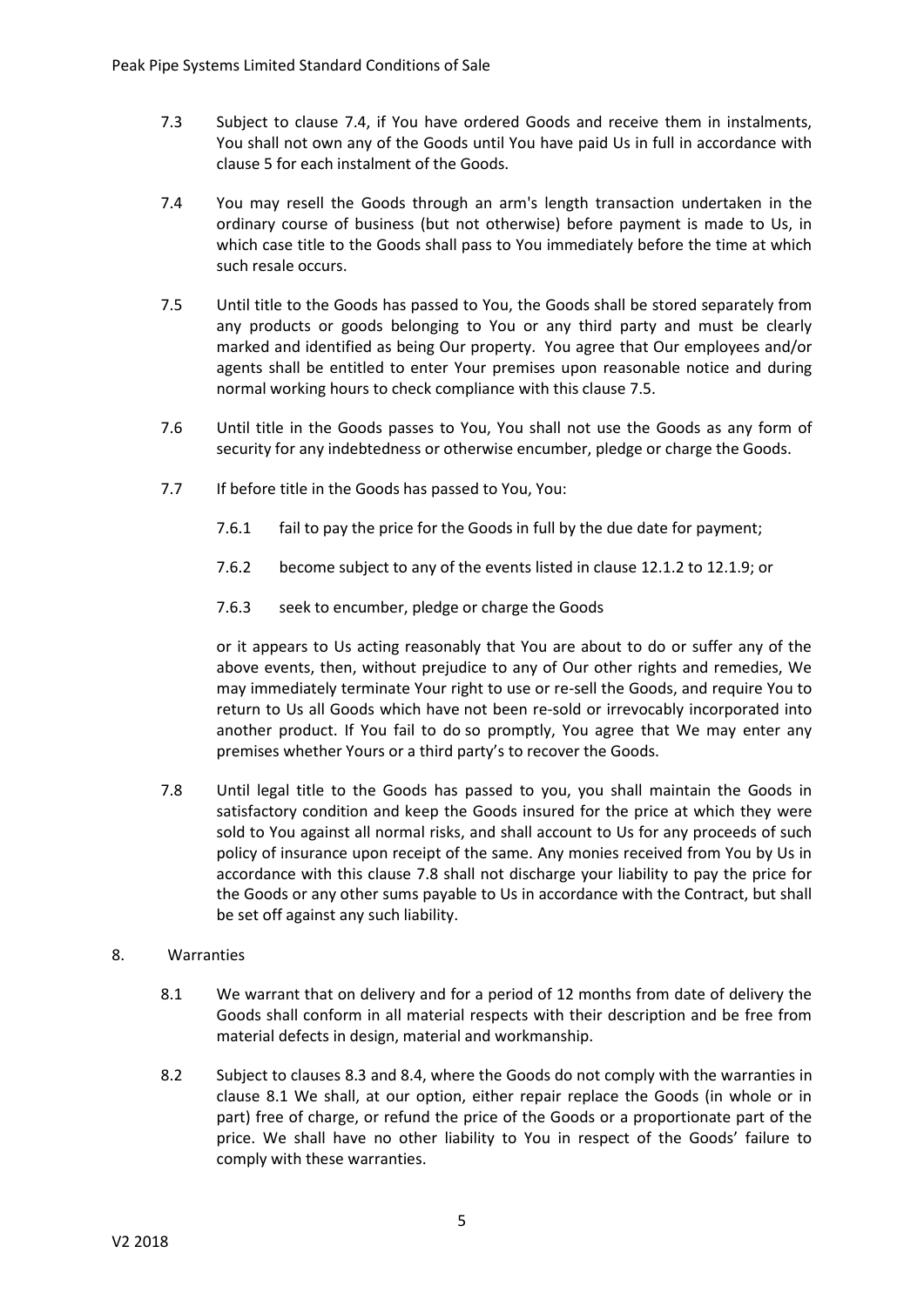- <span id="page-5-0"></span>8.3 You must notify Us within seven days of discovery that some or all of the Goods do not comply with the warranty set out at clause [8.1,](#page-4-3) and if the defect was noticeable upon reasonable inspection at time of delivery, then You must notify Us within seven days of date of delivery. If You do not notify Us of any claim for breach of the warranties in clause [8.1](#page-4-3) within these timescales, We shall not liable to compensate You for any such breach and You will be required to pay for the Goods in full.
- <span id="page-5-1"></span>8.4 We will not be liable for the Goods' failure to comply with the warranties set out in clause [8.1](#page-4-3) in any of the following circumstances:
	- 8.4.1 You asked Us to make the Goods according to Your instruction or Specification and the defect is due to such instruction or Specification;
	- 8.4.2 the defect arises as a result of fair wear and tear, wilful damage, Your negligence, or abnormal storage or working conditions;
	- 8.4.3 You fail to follow Our or the manufacturer's written or oral instructions regarding use, storage and maintenance of the Goods; or
	- 8.4.4 You repair or alter the Goods without Our written consent.
- 8.5 Subject to the provisions of clause 9.1.3 the terms implied by sections 13 to 15 of the Sale of Goods Act 1979 and all other statutory warranties and conditions are, to the fullest extent permitted by law, excluded from the Contract.
- 8.6 These Conditions shall apply to any repaired or replacement Goods supplied by the Us.
- <span id="page-5-2"></span>9. Limitation of Liability
	- 9.1 Nothing in these Conditions shall limit or exclude Our liability for:
		- 9.1.1 death or personal injury caused by Our negligence, or the negligence of Our employees, agents or subcontractors (as applicable);
		- 9.1.2 fraud or fraudulent misrepresentation;
		- 9.1.3 breach of the terms implied by section 12 of the Sale of Goods Act 1979;
		- 9.1.4 defective products under the Consumer Protection Act 1987; or
		- 9.1.5 any other liability that cannot be exclude or restricted by law.
	- 9.2 Subject to claus[e 9.1:](#page-5-2)
		- 9.2.1 We shall under no circumstances whatever be liable to You, whether in contract, tort (including negligence), breach of statutory duty, or otherwise, for any loss of profit, or any indirect or consequential loss arising under or in connection with the Contract; and
		- 9.2.2 Our total liability to You in respect of all other losses arising under or in connection with the Contract, whether in contract, tort (including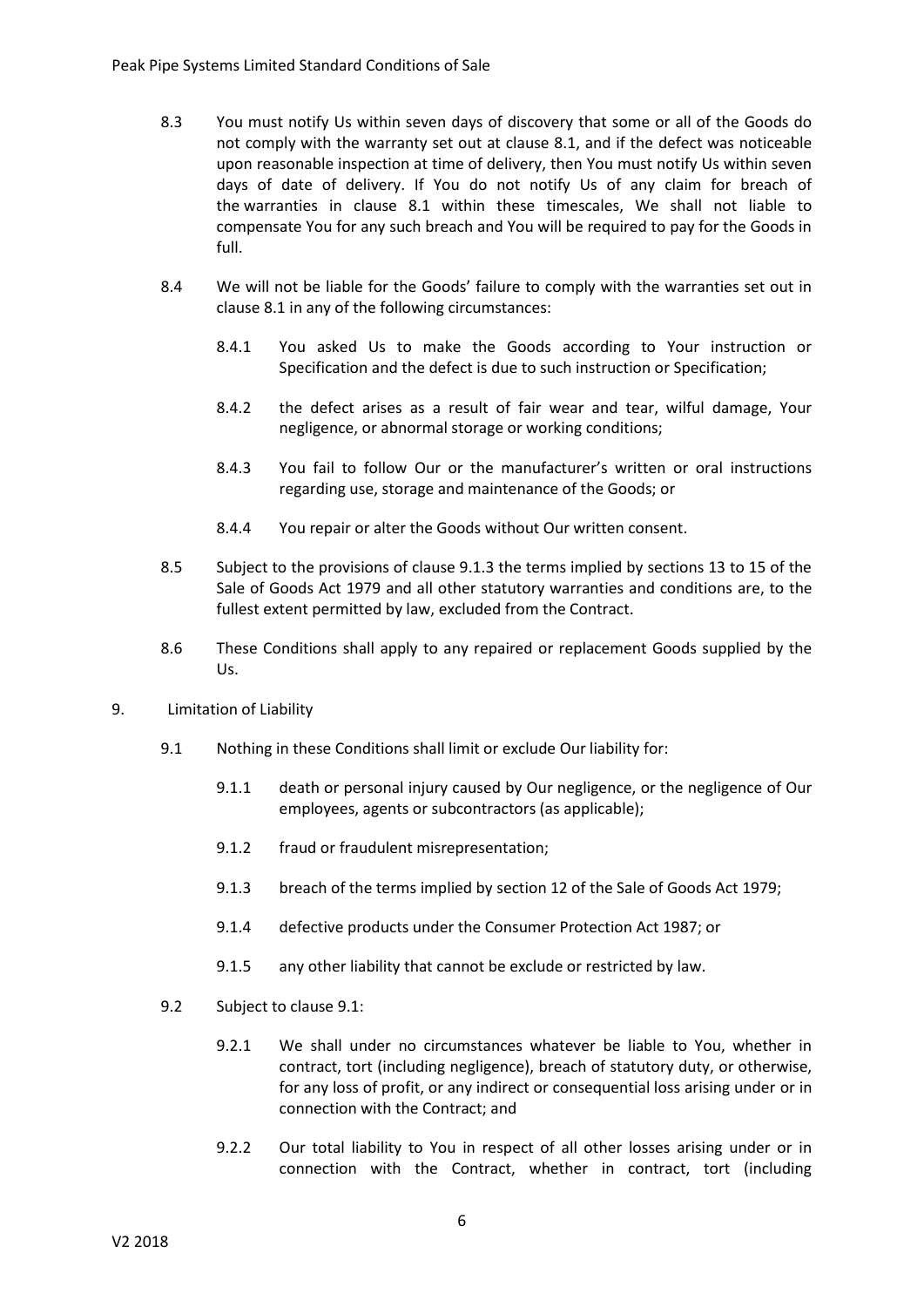negligence), breach of statutory duty, or otherwise, shall in no circumstances exceed the total amount of all sums payable by You under the Contract.

### <span id="page-6-0"></span>10. Force Majeure

- 10.1 If a party is prevented, hindered or delayed from or in performing any of its obligations under the Contract as a result of any breakdown of plant or apparatus, fire, flood, earthquake, war, civil commotion, explosion, malicious damage, accident, industrial or labour dispute (including strikes and lock outs), compliance with a law or governmental order, delays by suppliers or materials shortages, or any other event or cause beyond its reasonable control the requirement to comply with its obligations will be suspended for as long as, and to the extent that, performance is prevented, hindered or delayed by that event.
- 10.2 If the suspension continues for more than 30 days either party may terminate the Contract by giving not less than 30 days' notice in writing to the other. If the suspension comes to an end during that notice period the notice of termination will immediately be extinguished and ineffective and the Contract will continue as if it had never been served.
- 10.3 Notwithstanding the foregoing provisions of this clause [10,](#page-6-0) nothing will excuse You from Your payment obligations under the Contract.
- <span id="page-6-1"></span>11. Indemnity
	- 11.1 You agree to indemnify Us and keep Us indemnified against any and all losses, proceedings, lost profits, damages, awards, expenses, costs (including increased administration costs and legal costs on a full indemnity basis), claims, actions and any other losses and/or liabilities suffered by us and arising out of:
		- 11.1.1 any claim made against Us for actual or alleged infringement of a third party's intellectual property rights arising out of or in connection our use of any Specifications supplied by You;
		- 11.1.2 any breach of Contract, tortious act and/or omission or breach of statutory duty by You; and
		- 1.1.3 any cancellation by You of an Order without our prior written consent.
	- 11.2 This claus[e 11](#page-6-1) shall survive termination of the Contract.
- <span id="page-6-2"></span>12. Termination
	- 12.1 Without limiting Our other rights or remedies, We may terminate the Contract with immediate effect upon written notice to You if:
		- 12.1.1 You commit a material breach of any term of the Contract (being a single event or a series of events which together constitute a material breach), which is incapable of remedy or which if capable of remedy has not been remedied by You within 14 days of receipt of a written notice identifying the material breach and requiring it to be remedied;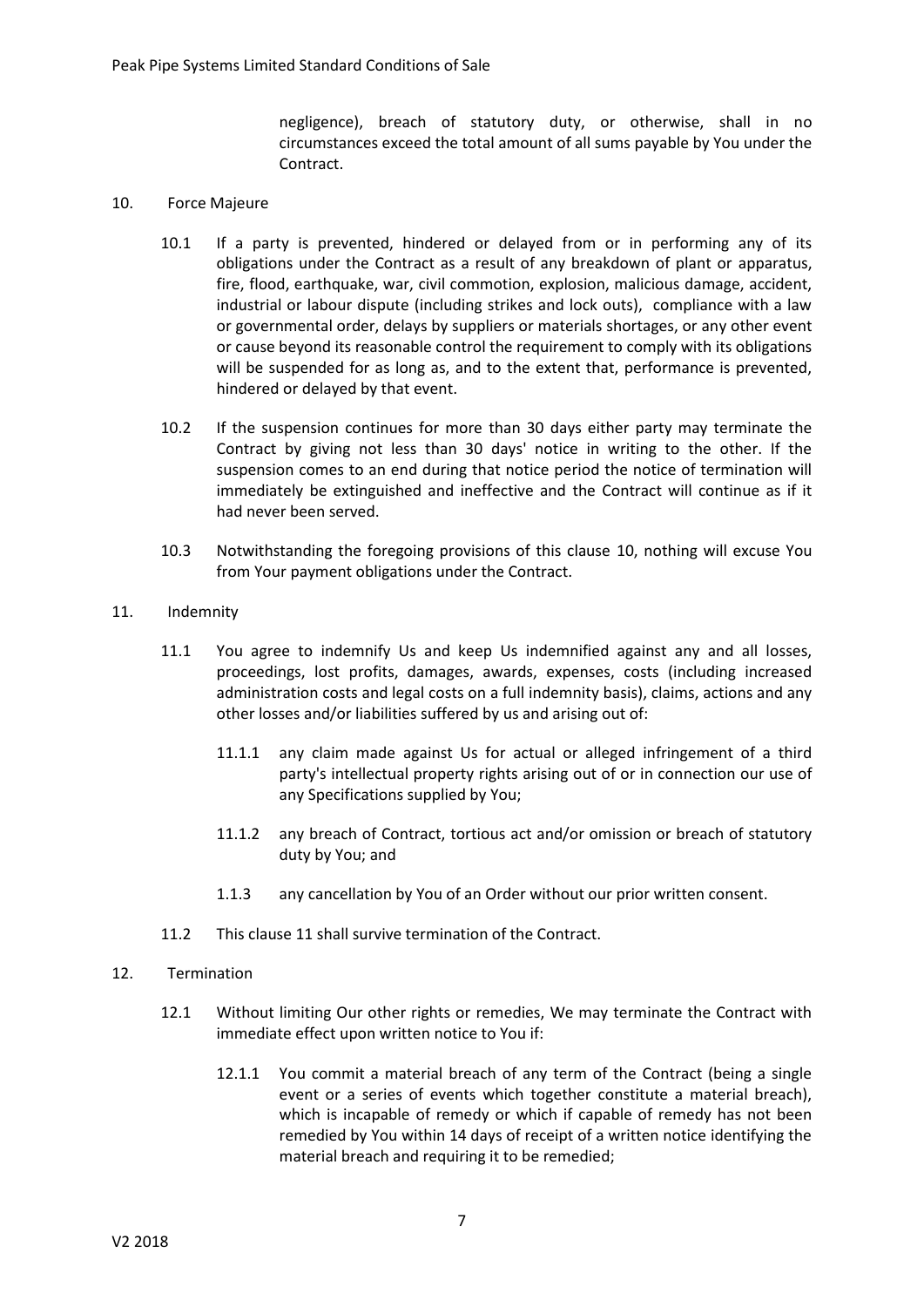- <span id="page-7-0"></span>12.1.2 You enter into an arrangement, compromise or composition in satisfaction of Your debts with Your creditors or any class of them;
- 12.1.3 You suspend, or threatens to suspend, payment of Your debts, or are unable to pay Your debts as they fall due;
- 12.1.4 You pass a resolution or make a determination for You to be wound up (except for the purposes of a solvent amalgamation or reconstruction);
- 12.1.5 You have a winding up order or bankruptcy order made against You;
- 12.1.6 You appoint or have an administrator appointed of You;
- <span id="page-7-2"></span>12.1.7 You have a receiver or administrative receiver appointed of You or of the whole or any part of Your assets;
- 12.1.8 You cease or threaten to cease to carry on the whole or a substantial part of Your business or it is dissolved; or
- 12.1.9 You suffer any event or takes any step analogous to the events or steps set out in clauses [12.1.2](#page-7-0) to [12.1.7](#page-7-2) inclusive in any jurisdiction other than England and Wales.
- <span id="page-7-1"></span>12.2 For the purposes of clause [12.1](#page-6-2) failure by You to pay sums due under the Contract shall constitute a material breach. This is in no way intended to indicate that a breach of any other clause would be a non-material breach.
- 12.3 Without limiting Our other rights or remedies, We may suspend provision of the Goods under the Contract or any other contract between Us and You if You become subject to any of the events listed in clause [12.1.2](#page-7-0) t[o 12.1.9](#page-7-1) or We reasonably believe that You are about to become subject to any of them, or if You fail to pay any amount due under the Contract on the due date for payment.
- 12.4 Termination of the Contract will not prejudice any obligations or rights or remedies of either of the parties which have accrued before termination or expiry and shall not affect any provision of these Conditions which is expressly, or by implication, intended to come into effect on, or to continue in effect after, such termination or expiry.
- 12.5 Upon termination of the Contract all monies owed by You to Us shall become immediately due and payable.

## 13. General

- 13.1 If either party wants to serve a notice on the other party that notice must be in writing and sent to any premises that have been identified as the place for the service of notices. If no place has been identified then notice may be sent to the registered office or principal place of business of the other party.
- 13.2 Any delay or failure by a party in exercising, or any waiver by a party of, its rights under or in connection with the Contract will not limit or restrict the future exercise or enforceability of those rights.